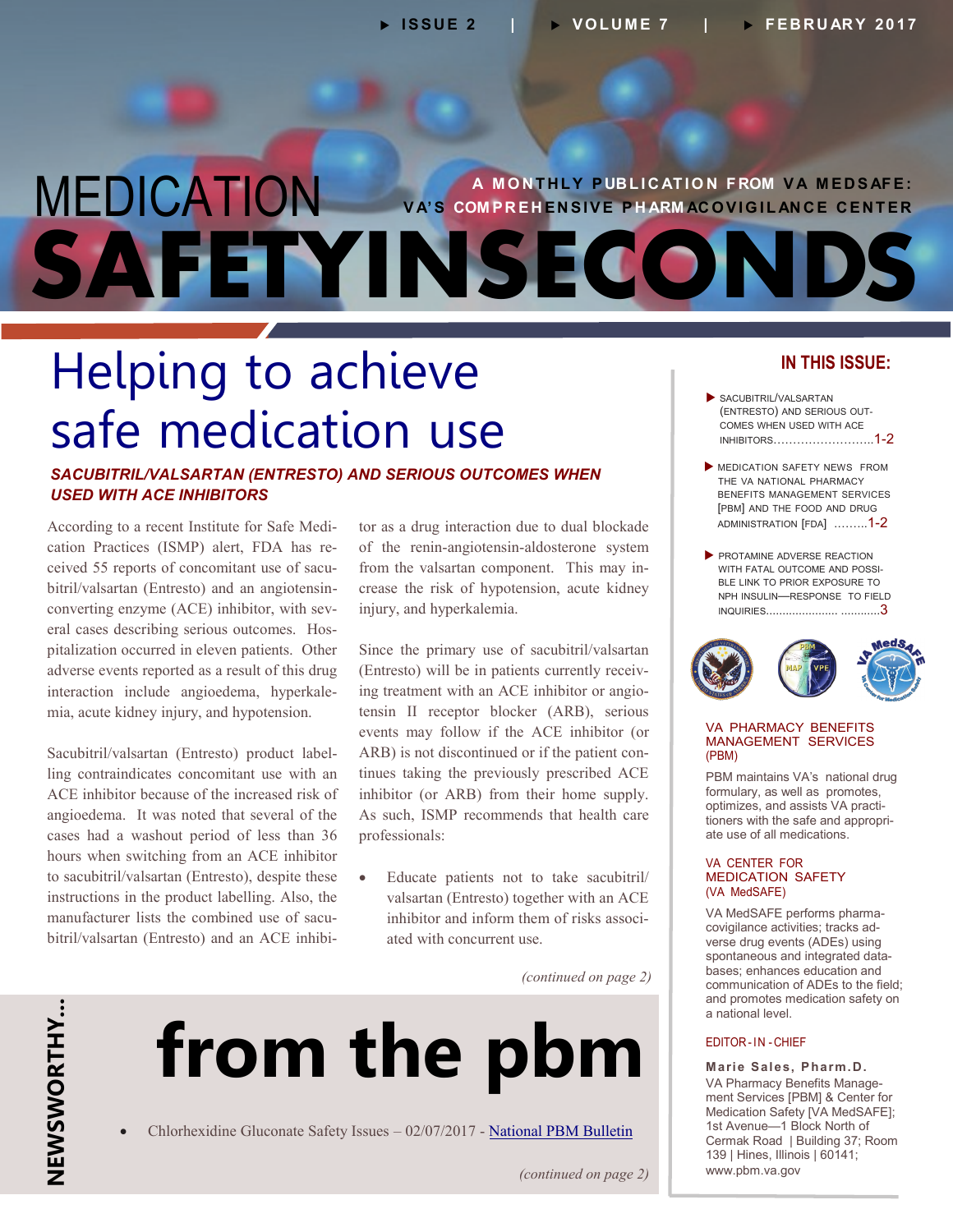### [FDA warns about rare but serious allergic reactions with the skin antiseptic chlorhexidine gluconate](https://www.fda.gov/Drugs/DrugSafety/ucm530975.htm)  2/2/2017

**Starting the manufactures of over-the-counter (OTC) antiseption**<br> **EDA wanns about rare but serious allergic reactions with the skin antiseption and the fit of the counter to the data warming about the risk of serious all** FDA is requesting the manufacturers of over-the-counter (OTC) antiseptic products containing chlorhexidine gluconate to add a warning about the risk of serious allergic reactions to the Drug Facts labels. Although rare, serious allergic reactions, including fatal anaphylaxis, can develop within minutes of exposure, and can occur with topical or oral use of the drug. Prescription chlorhexidine gluconate mouthwashes for gingivitis and oral chips used for periodontal disease already contain a warning about the possibility of serious allergic reactions in their labels.

FDA recommends that healthcare professionals:

- Inquire from patients if they have experienced any reaction to the ingredient chlorhexidine gluconate or to antiseptic products containing chlorhexidine gluconate prior to use, such as:
	- Wheezing or difficulty breathing
	- Swelling of the face
	- Hives that can quickly progress to other more serious symptoms
	- Severe rash
	- Shock
- If a patient exhibits an unexplained allergic reaction prior to or during an injection or surgical procedure:  $\bullet$ 
	- check whether chlorhexidine gluconate was used,
	- monitor the reaction carefully,
	- provide immediate respiratory and/or cardiovascular support as needed, and
	- discontinue the use of the drug or medical device containing chlorhexidine gluconate immediately.
- Consider using alternative antiseptics such as povidone-iodine, alcohols, benzalkonium chloride, benzethonium chloride, or parachlorometaxylenol (PCMX) when any previous allergy to chlorhexidine gluconate is documented or suspected.

Further details are available in the [National PBM Bulletin i](https://www.pbm.va.gov/PBM/vacenterformedicationsafety/nationalpbmbulletin/CHLORHEXIDINE%20GLUCONATE%20SAFETY_NATIONAL%20PBM%20BULLETIN_020717_FINAL_with%20disclaimer.pdf)ssued this month.

# Helping to achieve safe medication use

### *SACUBITRIL/VALSARTAN (ENTRESTO) AND SERIOUS OUTCOMES WHEN USED WITH ACE INHIBITORS*

*(continued from page 1)* 

- $\bullet$ Review patients' medication regimens for any ACE inhibi tor use. If a patient is taking an ACE inhibitor, discontinue the ACE inhibitor and instruct the patient to stop its use. Allow for a 36-hour washout period before initiating sacubi tril/valsartan (Entresto).
- Conduct a thorough medication reconciliation (on admission and at discharge) for current or prior ACE inhibitor or ARB use to ensure that patients who are prescribed sacubi tril/valsartan (Entresto) upon discharge do not restart these other medications at home.
- Create order entry system alerts against the concomitant use of sacubitril/valsartan (Entresto) and ACE inhibitors when both agents have been prescribed for the same patient. If possible, enable the alert to continue for 36 hours after sacu bitril/valsartan (Entresto) or the ACE inhibitor have been discontinued. (*Note - VA's provider order entry system in*

*the Computerized Patient Record System [CPRS] already has its own order check process for sacubitril/valsartan [Entresto]: a Critical drug-drug interaction order check (alert) in the case of a concomitant ACE inhibitor or a Du plicate therapy order check (alert) in the case of a concomi tant ARB*).

and an ACE inhibitor or ARB along with associated safety is-Within VA, concomitant use of sacubitril/valsartan (Entresto) sues is currently monitored by PBM/MedSAFE.

### **REFERENCES:**

- 1. 1. Institute for Safe Medication Practices (ISMP). Concomitant use of Entresto and ACE inhibitors can lead to serious outcomes. *ISMP Medication Safety Alert! Acute Care* January 2017; 22 (1): 3-4.
- $2<sup>1</sup>$ - 2. Entresto (sacubitril/valsartan) [package insert]. East Hanover, NJ: Novar tis Pharmaceutical Corporation; Aug 2015.